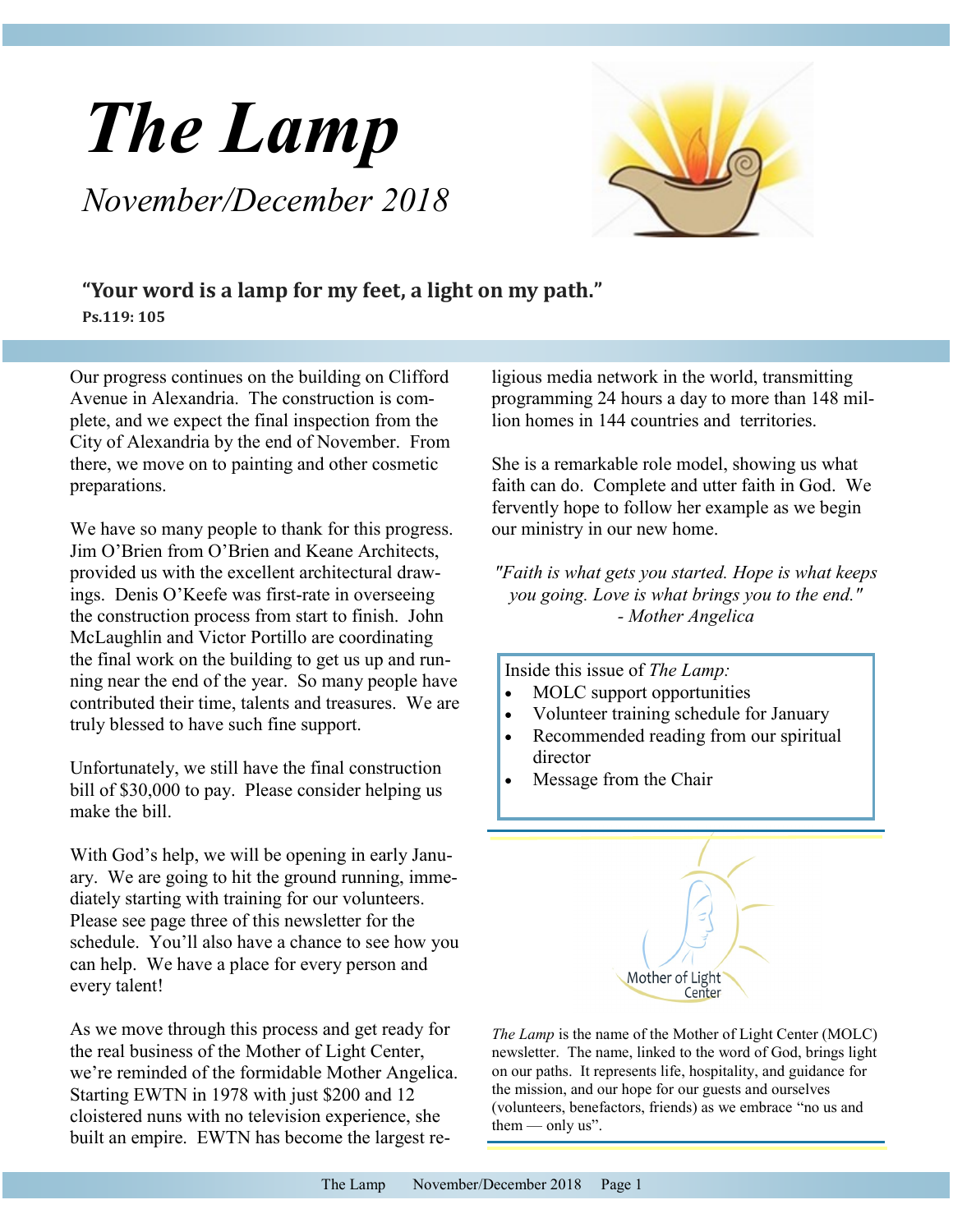# *Recommended Reading*

In an age characterized by agitation and lack of peace, our search for God and holiness, in our service to our neighbor, this restlessness and anxiety take the place of the confidence and peace which ought to be ours. What must we do to overcome the moments of fear and distress which assail us? How can we learn to place all our confidence in God and abandon ourselves into his loving care? This is what is taught in this simple, yet profound treatise on peace of heart. Taking concrete examples from our everyday life, the author invites us to respond in a Gospel fashion to the upsetting situations we all encounter. Since peace of heart is a pure gift of God, it is something we should seek, pursue and ask Him for without cease.

One of my favorite books! A kind of 'broad-range antibiotic' for what ails us, particularly good for learning to trust in God's care for us.

Reverend Father Matthew Zuberbueler Spiritual Director, Mother of Light Center Pastor, St. Anthony Catholic Church

## Searching for and **Maintaining Peace**

A Small Treatise on Peace of Heart

Father Jacques Philippe



# *In time for Christmas! MOLC Gifts*

There is still time to get some great gifts and support the Mother of Light Center!

Please email us at motheroflightcenter@gmail.com to place an order. Please include your phone number, and we can arrange for delivery in time for Christmas morning.

- 1. 16 oz. MOLC Travel Mug with St. Teresa of Calcutta. With a picture of the saint on one side and the MOLC logo on the other. This mug makes sure you're traveling in good company! \$15.00
- 2. MOLC Christmas ornament. Beautiful goldtone with lovely blue center. Limited number available. \$15.00
- 3. Lovely pendant with Our Lady of Fatima on the front and the words Mother of Light Center on the back. The pendant comes with an 18"chain. 22K gold. \$20.00







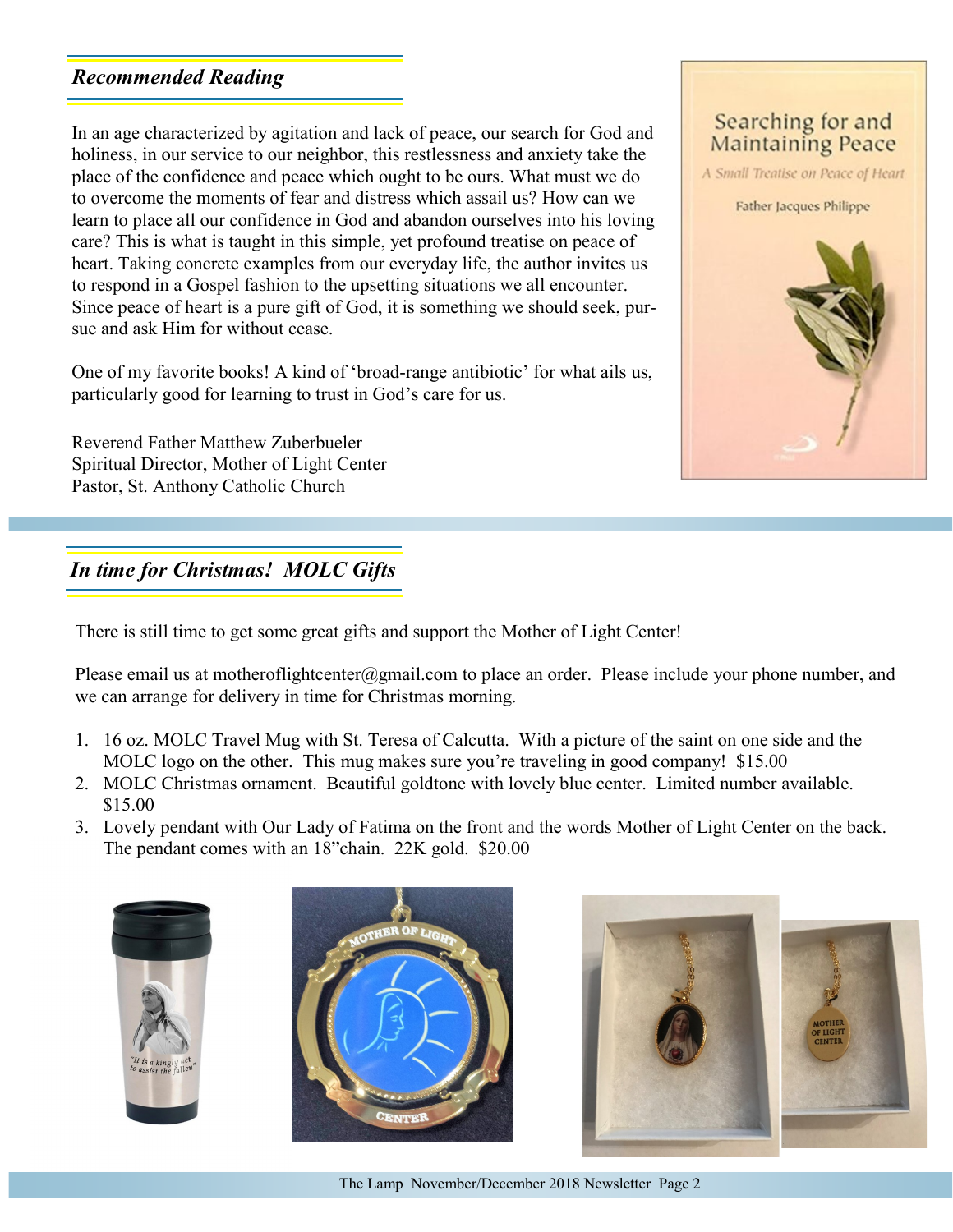## *Volunteer Training*

Following on the World Day of the Poor, we invite you to join the Church in responding to the need. How? Through prayer and direct action! Sign up for the Mother of Light Training for volunteers.

In time for our long awaited opening, we have 4 sessions of training available in January.

| January 5: 9:00—10:30AM | January 12: $9:00-10:30AM$ |
|-------------------------|----------------------------|
| $11:00AM-12:30PM$       | $11:00AM - 12:30PM$        |

#### **Please call 703-508-5289 or email motheroflightcenter@gmail.com to sign up for any of these sessions.**

After January, we will hold volunteer training on the second and fourth Saturdays of the month.

We have many needs, many jobs, many opportunities. Would you like to work inside the center? You could prepare supplies for outreach visits, prepare clothing for delivery or by appointment distribution, or provide administrative assistance, to name just a few. If you'd like to work directly with those in need, you could be part of a team that goes out to make home visits, deliver packages of food/clothing to those in need, go out to places where homeless men & women are to deliver food, comfort items, and connect with them directly. These are just some examples of the many ways you could help. Please join us!





*More from the Retreat……*

Deacon Gerard Anthony relayed this story at the retreat. Here is the story originally told by Sr. Bethany Madonna, Sister of Life.

A priest was called in by the police to help with a distraught teenage girl who stood atop one of the columns of the Golden Gate Bridge. The Police tried everything but to no avail. So the priest prayed, took off his shoes, and begin to climb along the ropes. He was terrified, scared of heights, and was visibly horrified! Then the girl saw this short man with a roman collar coming up the cables for the bridge. She spoke, "Good job, you're almost there!" She then, feeling special, started to think to herself, "Wow, he thinks I'm worth it!" She then began to cheer him on. When the priest finally got to the top of the column, the girl pulled him up and he knelt down in a moment of silence. He finally spoke, "How are we going to get down?!" The girl answered, "I'll help you. We'll do it together. I'll go first." So she walked down and the priest followed slowly, still terrified. When they made it all the way to the bottom, everyone was cheering and was amazed, saying "Way to go Father!" and "Wow, what did you say?" He then looked up from being in fetal position down on the ground and said, "She saved my life!"

When we take the time to give of ourselves to help others, to connect a bridge of God's love to them; we end up with something too, our lives are saved. So we must bridge people to God's mercy through having a love for the poor, abandoned, and forgotten.